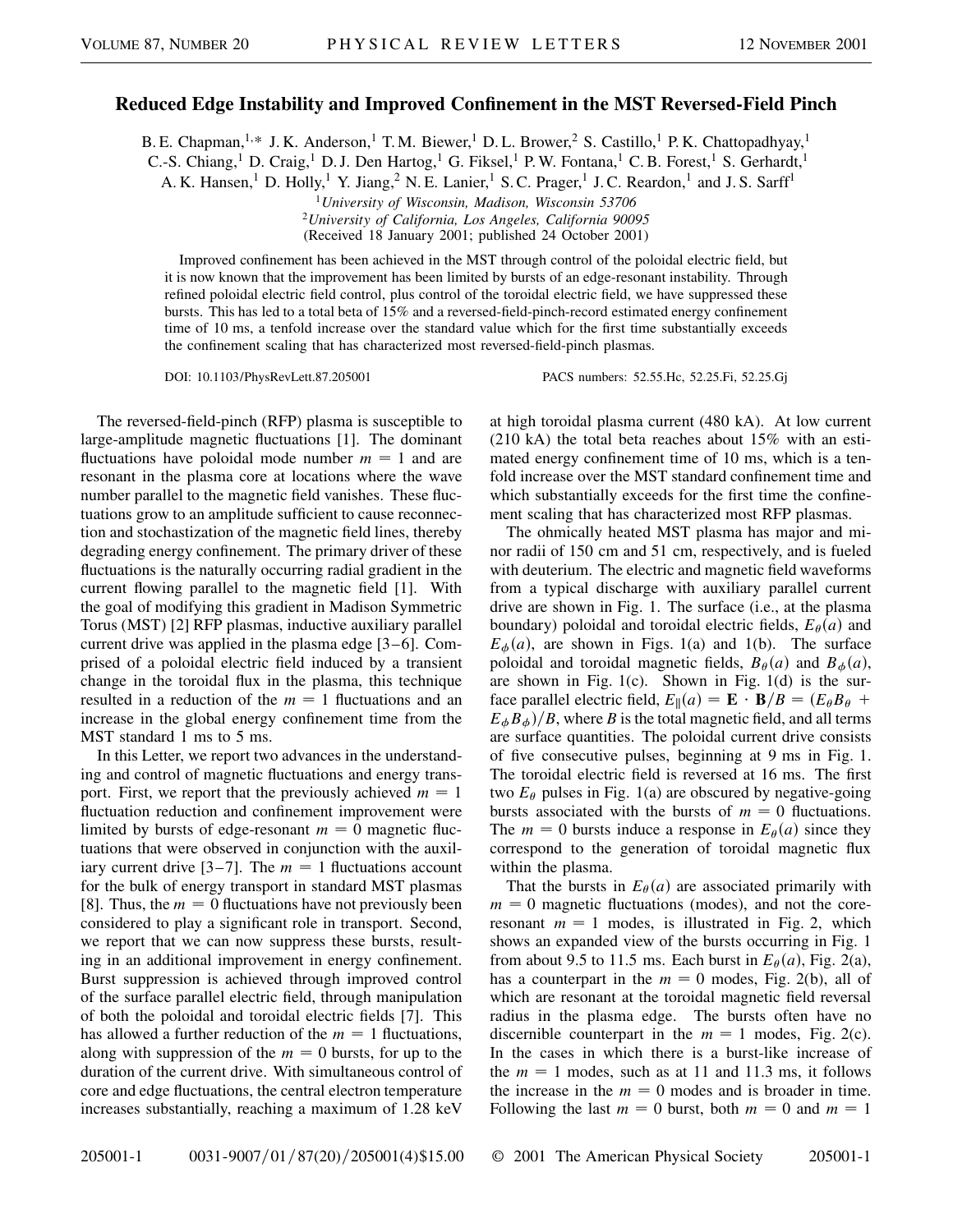

FIG. 1. Surface (a) poloidal and (b) toroidal electric fields, (c) surface poloidal and toroidal magnetic fields, (d) surface parallel electric field, (e) rms fluctuation in the toroidal magnetic field, including  $m = 0$  and  $m = 1$  modes, toroidal mode numbers 1–15, (f) soft x-ray emission, (g) central line-averaged electron density, and (h) radiation from neutral deuterium atoms. Peaks of poloidal electric field pulses indicated by arrows. Toroidal plasma current is 210 kA.

mode amplitudes exhibit a multi-ms reduction. Such a sustained  $m = 1$  reduction occurs only after the  $m = 0$ bursts are suppressed. Thus, control of edge-resonant instability is essential to the improved confinement plasmas described here.

We have established that multi-ms  $m = 0$  burst suppression is aided by maintaining  $E_{\parallel}(a) \ge 0$ . This has been achieved by adjusting the spacing of the  $E_{\theta}$  pulses to prevent decay of  $E_{\theta}(a)$  to zero between pulses and by reversing  $E_{\phi}(a)$  following the last  $E_{\theta}$  pulse. This improved control of  $E_{\theta}$  necessitates a significant change in  $|B_{\phi}(a)|$ , Fig. 1(c), which increases by an order of magnitude and peaks at about 60% of  $B_{\theta}(a)$ . This increase allows  $E_{\phi}$  reversal to contribute significantly to  $E_{\parallel}(a)$ . During poloidal current drive at 210 kA, the reversal parameter,  $F = B_{\phi}(a) / \langle B_{\phi} \rangle$ , drops from -0.13 to -2.1, where  $\langle B_{\phi} \rangle$  is a cross-section average. The pinch parameter,  $\Theta = B_{\theta}(a)/\langle B_{\phi} \rangle$ , increases from 1.7 to 3.5.

A multi-ms period of core and edge fluctuation reduction, brought about by suppression of the  $m = 0$ bursts, begins at about 11.5 ms in Fig. 1. The data in Figs.  $1(e) - 1(h)$  illustrate the changes in the plasma that contribute to improved energy and particle confinement. In Fig. 1(e) is the rms sum of the  $m = 0$  and  $m = 1$ fluctuations discussed in Fig. 2. Periods of reduced fluc-



FIG. 2. From the discharge in Fig. 1, (a) surface poloidal electric field, (b) rms fluctuation in the toroidal magnetic field, including only  $m = 0$  modes, toroidal mode numbers 1–5, and (c) rms fluctuation in the poloidal magnetic field, including only  $m = 1$  modes, toroidal mode numbers 6–15.

tuations like that shown here have been sustained for up to 10 ms. Accompanying this fluctuation reduction is a rapid rise in the electron temperature, *Te*, illustrated qualitatively in Fig. 1(f), which contains soft x-ray emission from the plasma. The evolution shown here is in rough agreement with limited measurements of the timeevolving central electron temperature, described below. The temperature increase is accompanied by a decrease in the Ohmic input (electron heating) power, also discussed below. The central line-averaged density,  $\langle n_e \rangle$  [Fig. 1(g)], also increases with burst suppression, and there is a concurrent decrease in the radiation from recycled neutral deuterium atoms, Fig. 1(h), which indicates a decrease in the particle source rate.

With burst suppression,  $T_e$  increases substantially over much of the plasma. Profiles of  $T_e$  in standard- and improved-confinement plasmas with toroidal plasma currents  $I_{\phi} \sim 200$  and  $\sim 400$  kA are shown in Fig. 3. The data at  $\rho < 0.9$  (where  $\rho$  is the normalized minor radius in flux coordinates) were measured with a Thomson scattering diagnostic, while the data at  $\rho > 0.9$ , Fig. 3(a), were measured with a Langmuir probe. All of the data points are averages of measurements from many similar plasmas. The standard profiles were measured between sawtooth crashes (which correspond to a large, global increase in fluctuations) at the peak of the plasma current when the plasma is hottest and densest. The improved-confinement profiles were compiled at 18 ms in plasmas like that in Fig. 1. This is the time at which the central electron temperature peaks. In addition to the significant increase in the core temperature, there is a simultaneous decrease in the edge temperature, Fig. 3(a), and density (not shown).

The estimated energy confinement time,  $\tau_E \equiv W_{th}/$  $(P_{\text{oh}} - dW_{\text{th}}/dt)$ , increases by up to a factor of 10 with burst suppression. Here,  $W_{\text{th}} \equiv (3/2) \int (n_e T_e +$  $n_i T_i$ )  $dV$  is the volume-integrated plasma thermal energy,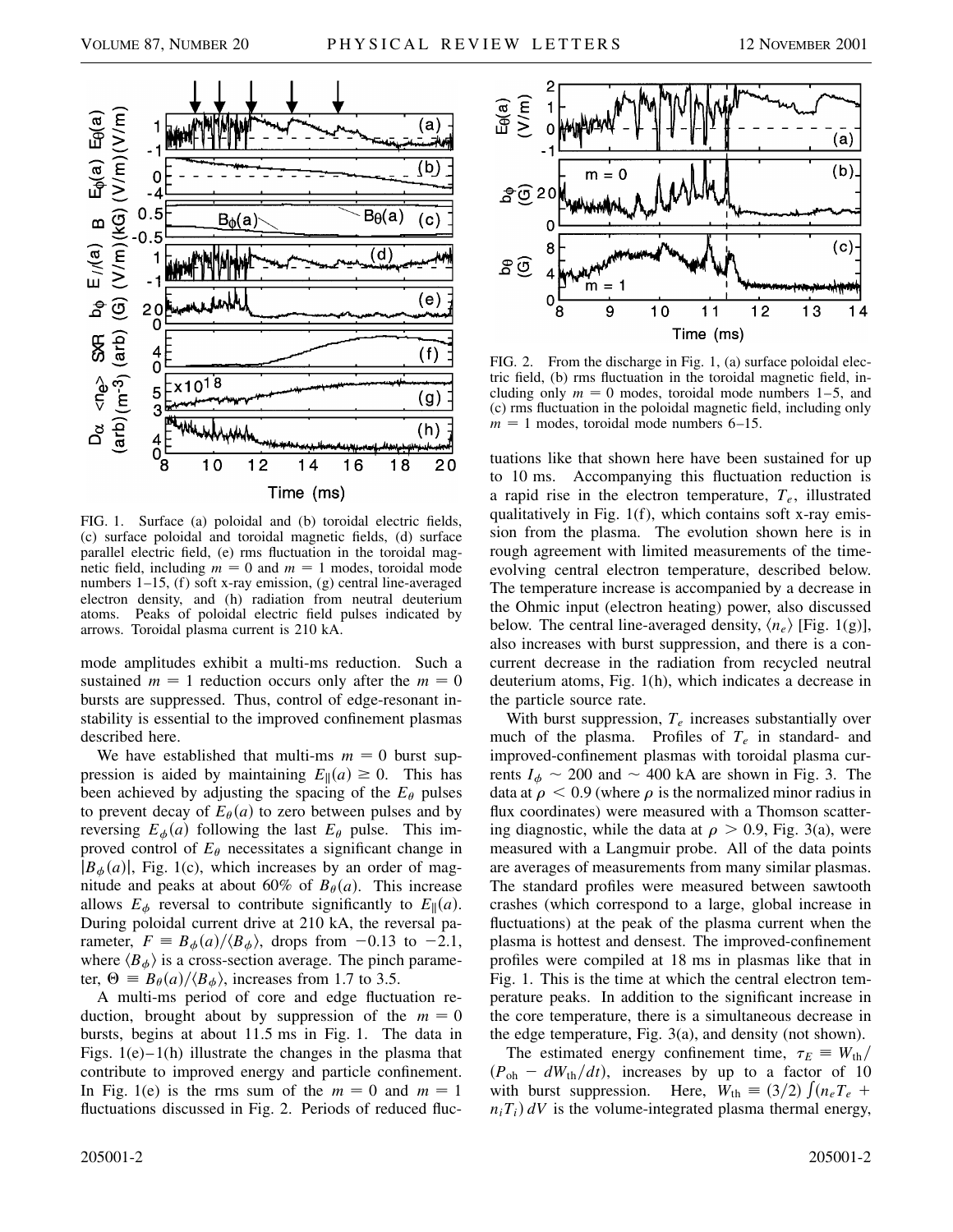

FIG. 3. Electron temperature profiles from standard- and improved-confinement plasmas with a central line-averaged density of (a)  $\sim 8 \times 10^{18}$  m<sup>-3</sup> and (b)  $1 \times 10^{19}$  m<sup>-3</sup>. Horizontal bars on Thomson scattering data points ( $\rho < 0.9$ ) indicate the radial extent over which the diagnostic integrates.

 $n_i$  and  $T_i$  are the ion density and temperature, and  $P_{\text{oh}}$ is the Ohmic input power. The energy confinement time and its constituents are compared in Table I for standardand improved-confinement plasmas. At 390 kA,  $\tau_E$  is estimated to reach 8.8 ms. At 210 kA it reaches 10.1 ms, the largest value yet achieved in the RFP and a tenfold increase over the MST standard 1 ms, which is a time average including the time between and during sawtooth crashes. The estimated global electron particle confinement time,  $\tau_P$ , measured at 210 kA, increases eightfold (Table I) [9].

Although the density increases with improved confinement [Fig. 1(g)], standard- and improved-confinement plasmas are compared at similar densities by applying auxiliary current drive to plasmas with an initially reduced

TABLE I. Parameters, defined in the text, from discharges with standard and improved confinement. Standard data measured between sawtooth crashes, except for  $\tau_E$ , where values between crashes and including crashes are shown. Improved-confinement  $\langle n_e \rangle$ ,  $T_e(0)$ ,  $\beta_{\text{tot}}$ , and  $\beta_{\theta}$  quoted at 18 ms, when they peak, while  $dW_{\text{th}}/dt$  quoted from 16–18 ms and  $P_{\text{oh}}$ ,  $\tau_P$ , and  $\tau_E$  quoted at 17 ms, with an estimated uncertainty of  $\pm 2.5$  ms for  $\tau_E$ .

|                                                           | Standard | Imp. | Standard | Imp.     |
|-----------------------------------------------------------|----------|------|----------|----------|
| $I_{\phi}$ (kA)                                           | 210      | 210  | 430      | 390      |
| $\langle n_e \rangle$ (10 <sup>19</sup> m <sup>-3</sup> ) | 0.8      | 0.7  | 1.0      | 1.0      |
| $T_e(0)$ (eV)                                             | 200      | 600  | 400      | 792      |
| $dW_{\text{th}}/dt$ (MW)                                  | 0        | 0.47 | $\theta$ | 0.55     |
| $P_{\text{oh}}$ (MW)                                      | 2.0      | 1.0  | 4.0      | 2.0      |
| $\tau_E$ (ms)                                             | 1.4/1.0  | 10.1 | 1.6/1.0  | 8.8      |
| $\tau_P$ (ms)                                             | 0.6      | 4.7  | ?        | $\gamma$ |
| $\beta_{\rm tot}$ (%)                                     | 9.0      | 15.4 | 4.8      | 10.7     |
| $\beta_{\theta}$ (%)                                      | 9.0      | 18.1 | 4.8      | 11.8     |

density. The electron density profile, measured with a multichord interferometer, is fairly flat in both types of plasma [9], and the ion density profile is assumed identical to the electron density profile. The central electron temperatures,  $T_e(0)$ , listed in Table I are extracted from the profiles in Fig. 3. We also measured the central temperature in 480 kA improved-confinement plasmas with  $\langle n_e \rangle \sim 9 \times 10^{18}$  m<sup>-3</sup>. The resulting 1.28 keV, achieved with exceptionally long burst-free periods, is a new high for the RFP. The central ion temperature,  $T_i(0)$ , was measured with Rutherford scattering, a neutral-beam-based technique [10]. In the 210 and 430 kA standard plasmas,  $T_i(0) = (0.75)T_e(0)$ . In 210 kA improved-confinement plasmas,  $T_i(0) = (0.3)T_e(0)$ , while at 390 kA,  $T_i(0) =$  $(0.5)T_e(0)$ . The collisional energy transfer time between electrons and ions is tens of ms in these plasmas, so the rapid increase in *Te* with improved confinement is not reflected in  $T_i$ . Lacking  $T_i$  profile measurements, we assume the above ratios for the ion temperature profile, e.g.,  $T_i(r) = (0.75)T_e(r)$  in standard plasmas.

The Ohmic input power drops by a factor of 2 with improved confinement (Table I). In standard plasmas, the Ohmic input power,  $P_{\text{oh}}$ , is calculated through global power balance, where  $P_{\text{oh}} \equiv P_{\text{in}} - dW_m/dt$ ,  $P_{\text{in}}$  is the total input power, and  $W_m$  is the magnetic energy stored in the plasma. The total input power is the accurately measured Poynting flux at the plasma surface, and the relatively small  $dW_m/dt$  is obtained from equilibrium modeling using measurements of the surface magnetic field. In the improved-confinement plasmas described here,  $dW_m/dt \sim P_{\text{in}}$ , and we lack the magnetic field profile data required to accurately resolve the difference between these two terms. Thus, we estimate  $P_{oh}$  for improved confinement through the volume integral  $\int \eta J^2 dV$ , where *J* is the current density,  $\eta \propto Z/T_e^{3/2}/(1-f_t)$  is the plasma resistivity,  $Z$  is calculated from  $Z_{\text{eff}}$ , the mean ionic charge, and  $f_t$  is the trapped particle fraction. *J* and  $f_t$  are estimated at a single point in time with MSTFit [11], a toroidal equilibrium code whose calculations are constrained by measurements of, e.g., the pressure profile, the edge current profile, and the on-axis magnetic field (the latter measured with a motional-Stark-effect diagnostic [12]).

As an estimate of Z<sub>eff</sub> in improved-confinement plasmas, we adopt a value estimated in standard plasmas from a comparison of *P*oh calculated through power balance a comparison of  $r_{\text{oh}}$  calculated unough power balance<br>and  $\int \eta J^2 dV$  calculated with MSTFit. For example, we know from power balance that  $P_{oh} = 4.0$  MW at 430 kA in standard plasmas (Table I). MSTFit requires  $Z_{\text{eff}} =$ In standard plasmas (Table 1). MSTPR requires  $Z_{eff} = 2.0$ , assumed spatially constant, to arrive at  $\int \eta J^2 dV =$ 4.0 MW. The same comparison for the 210 kA standard plasmas yields Z<sub>eff</sub> slightly lower than 2.0. This value is consistent with an upper-bound estimate of the central *Z*eff provided by the Rutherford-scattering diagnostic [10]. For the improved-confinement plasmas, we thus assume  $Z_{\text{eff}}$  = 2.0 for both 210 and 390 kA.